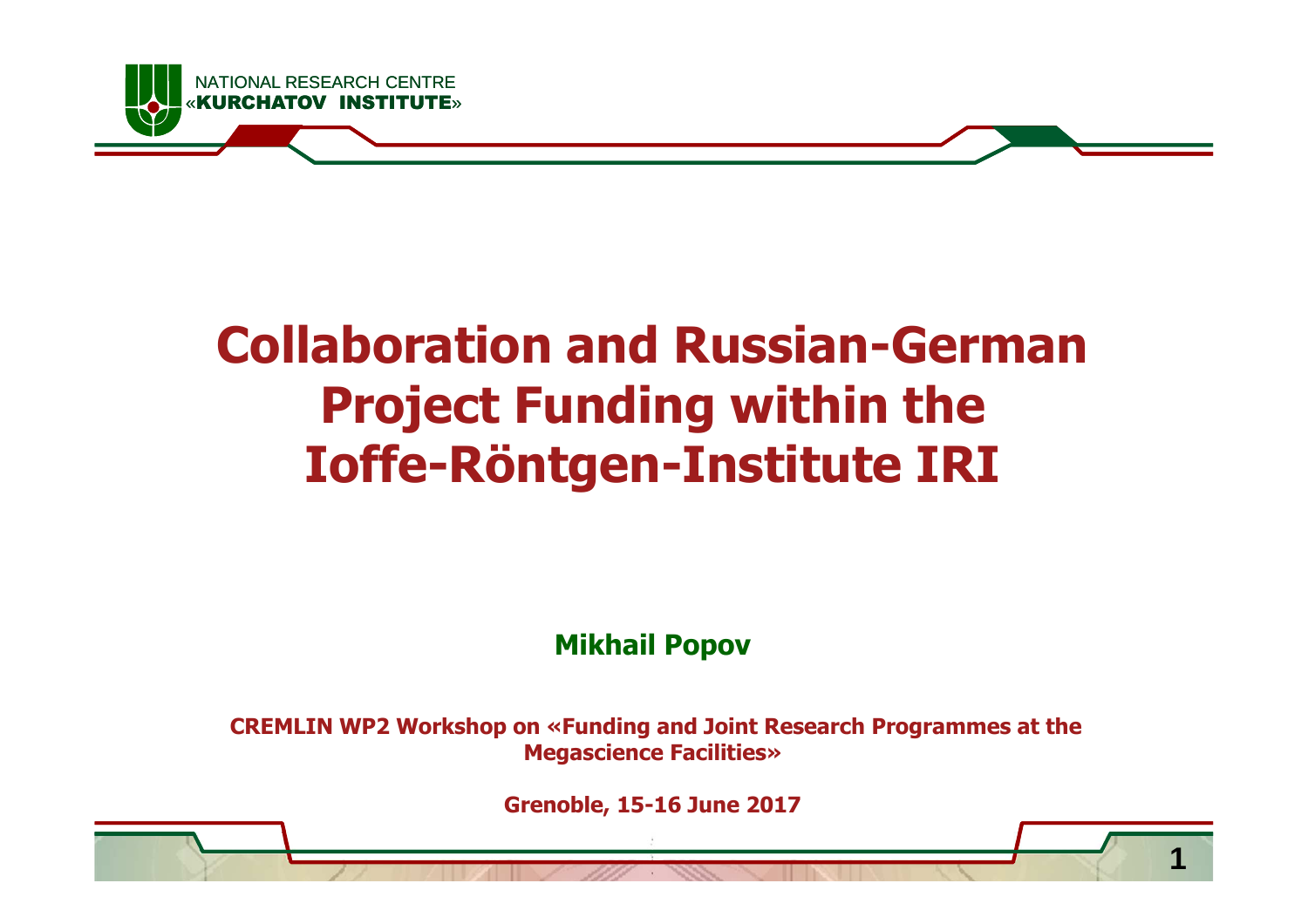

#### **International Megascience projects**

**Joint activity of Russia and Germany within following Megascience projects laid the ground for fruitful Russian – German cooperation withinIoffe-Röntgen Institute.**

European X-ray free electron laser XFEL



European facility for ion and antiproton research FAIR



International Centre for Neutron Research (ICNR) on the basis of the reactor PIK



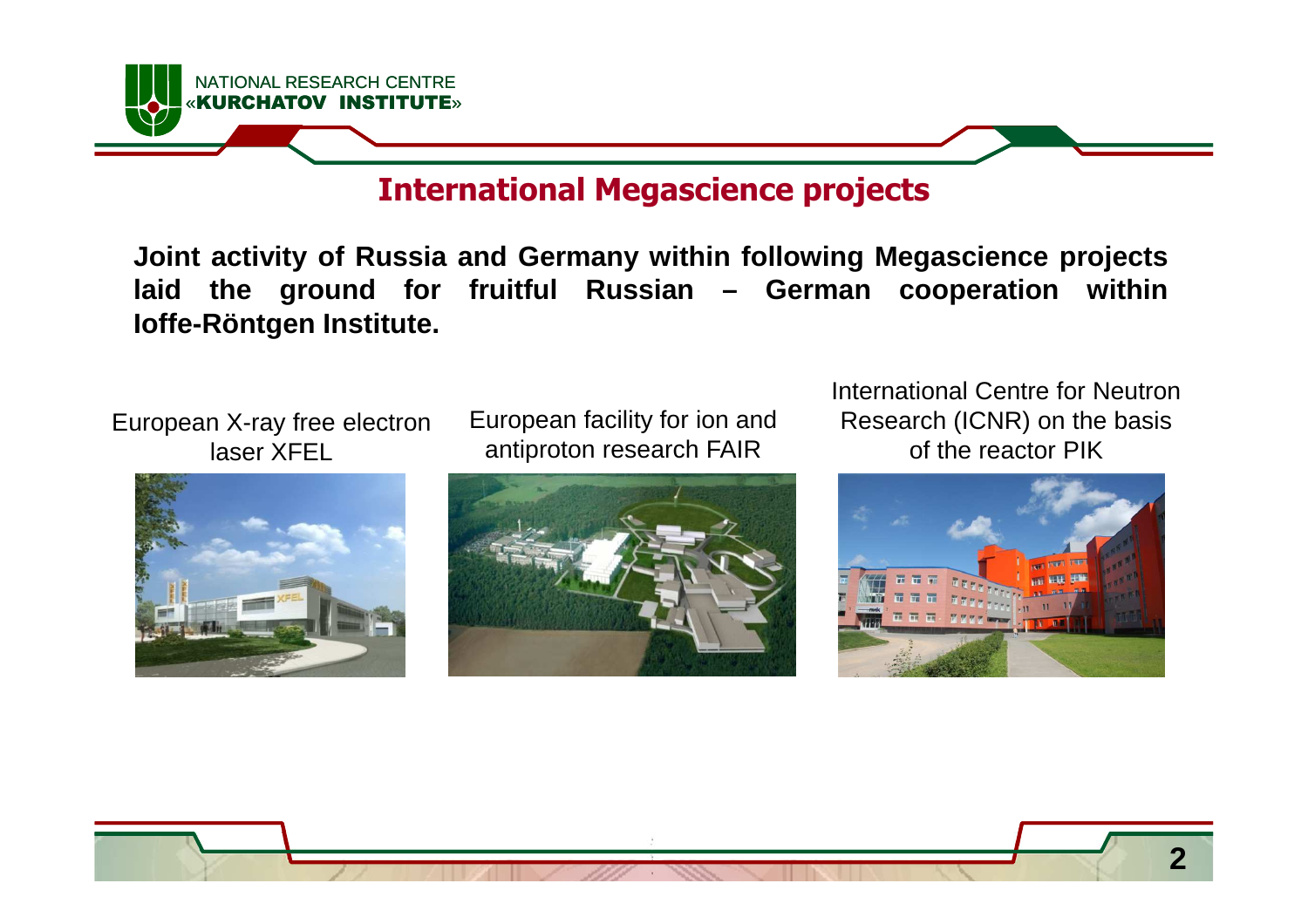#### **The Russian-German Ioffe-Röntgen Institute**



NATIONAL RESEARCH CENTRE

**KIIRCHATOV** 

On 23th of May <sup>2011</sup> Minister of Education and Science of Russia A.A. Fursenko and Minister of Education and Research of Germany A. Schavan signed an Agreement to establish the joint Ioffe-Röntgen Institute.

The Agreement for the establishment of the Ioffe-Röntgen Institute between NRC KI and DESY was signed in Moscow on <sup>17</sup> April <sup>2012</sup> by Prof. M.V. Kovalchuk and Prof. H. Dosch.

Ioffe-Röntgen Institute was founded in the framework of cooperation between DESY and NRC «Kurchatov Institute» as <sup>a</sup> common platform for strengthening of cooperation in science, education and technological development, including the development of new lagre-scale research infrastructure.

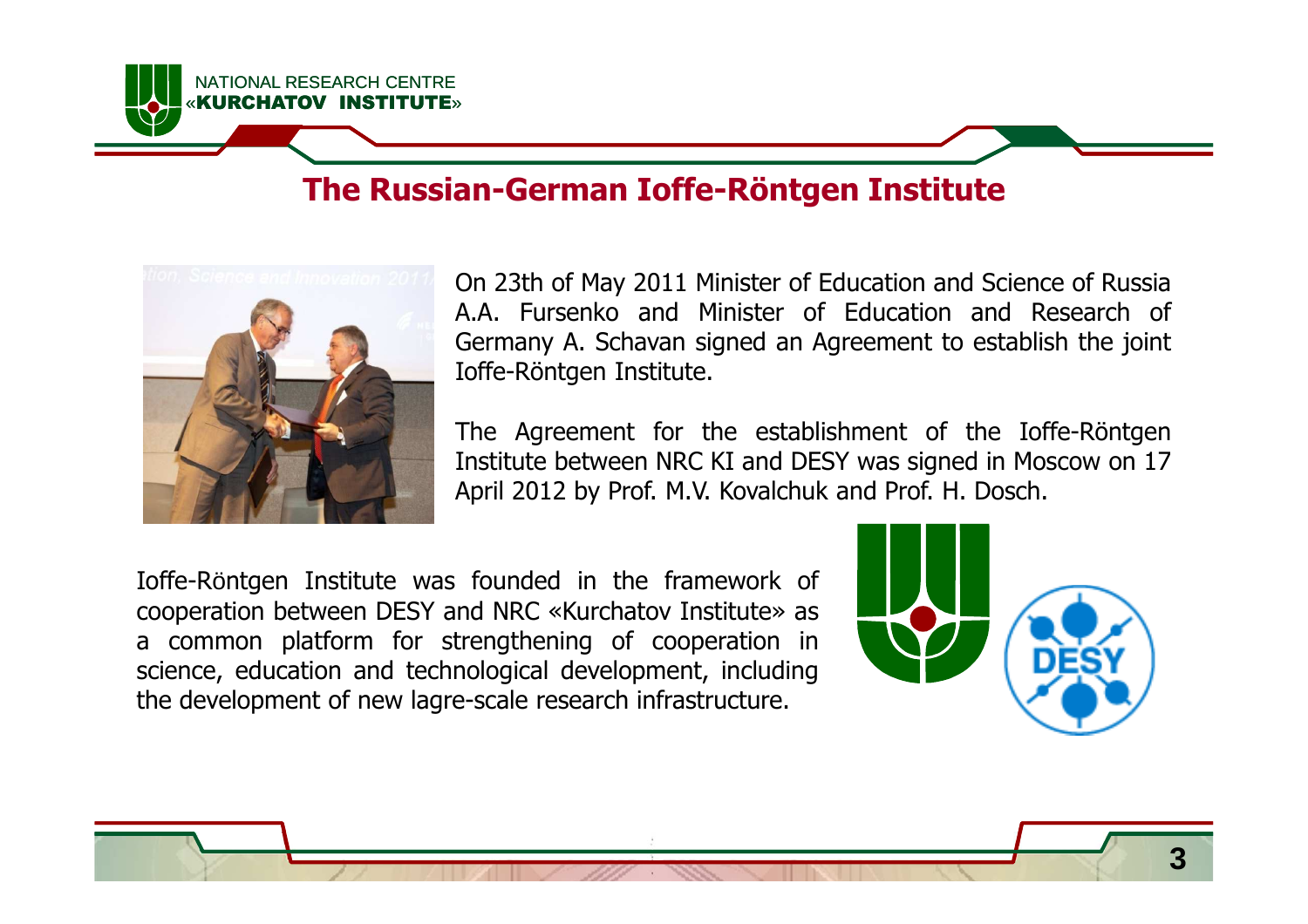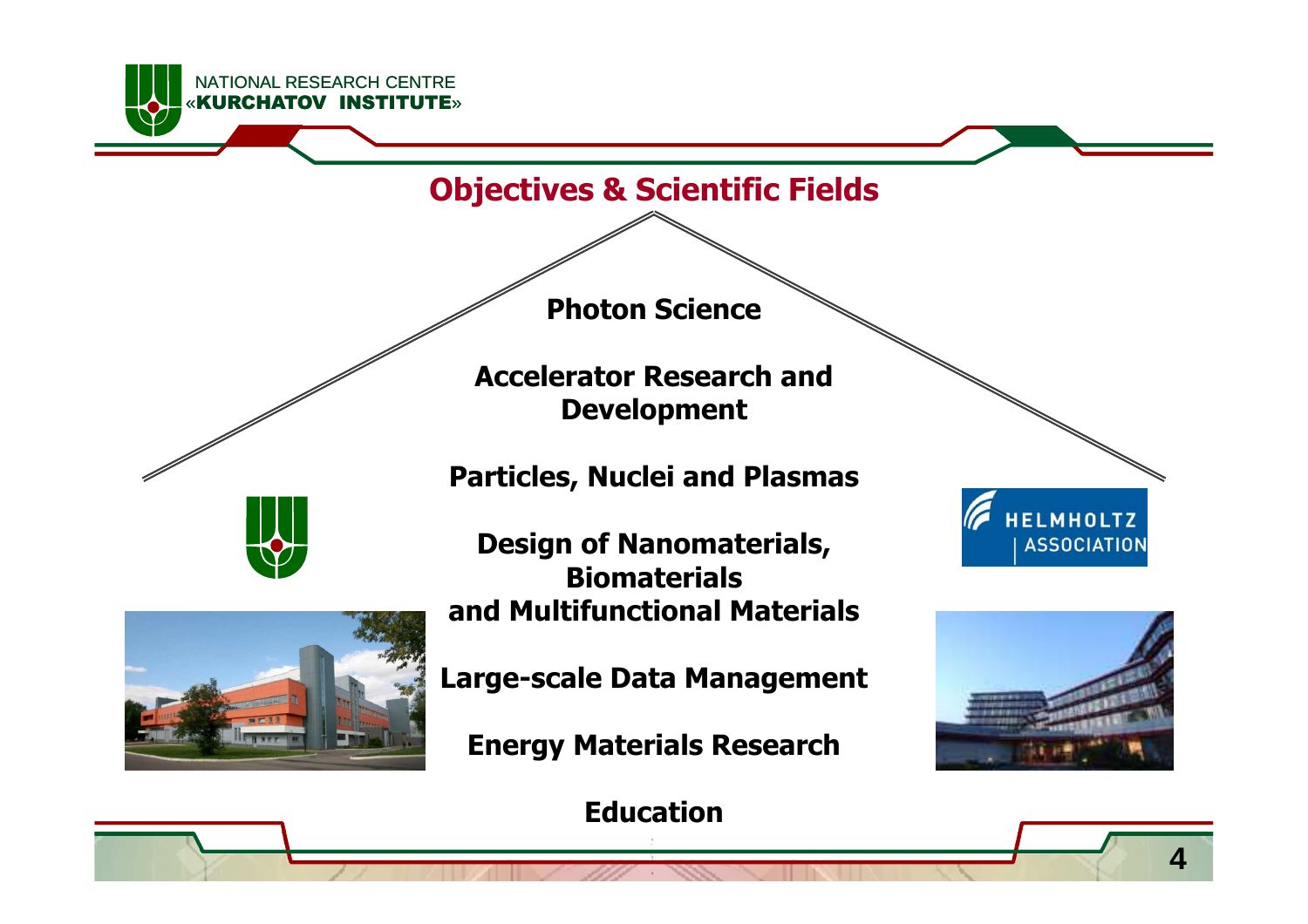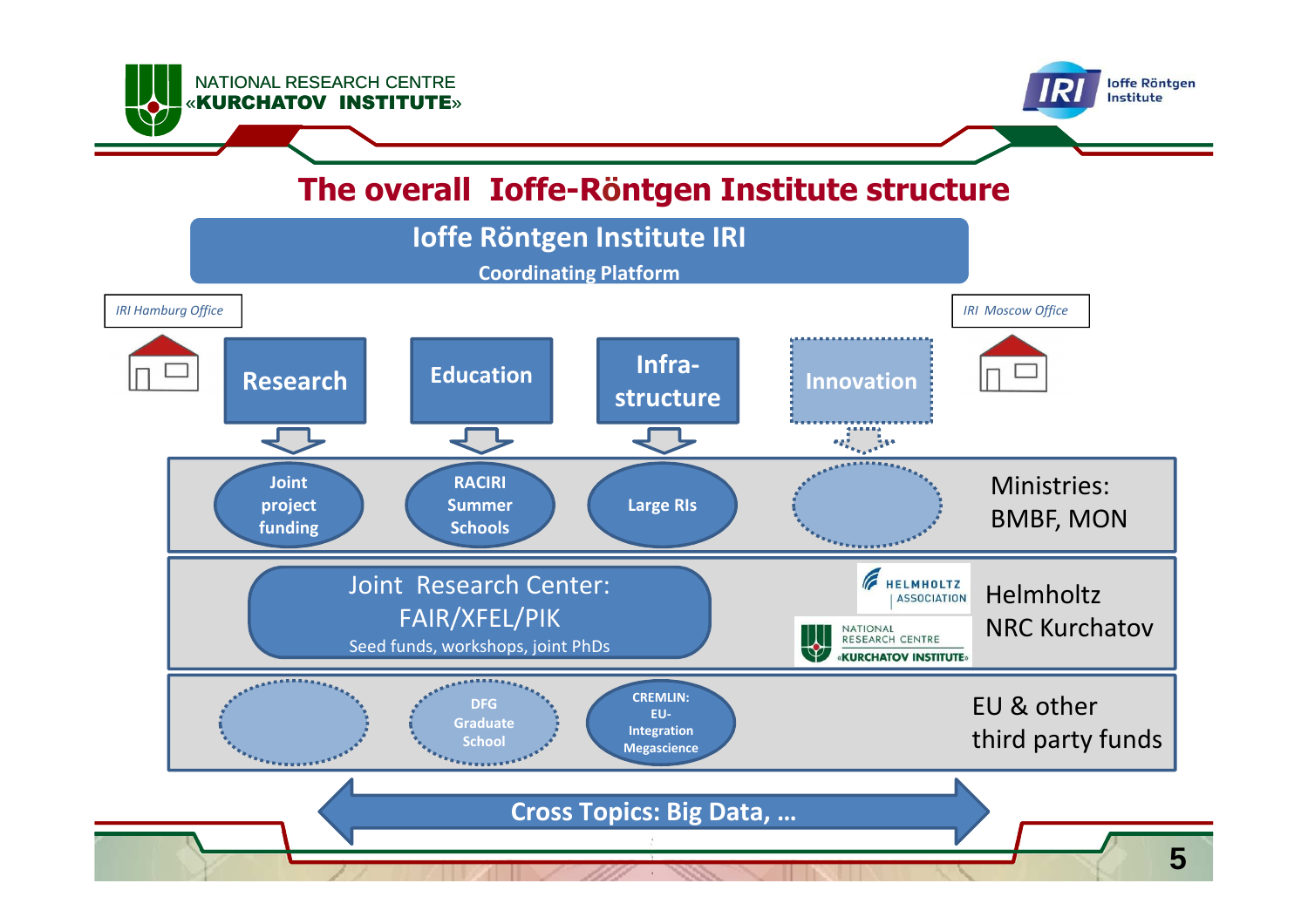

#### **The Ioffe-Röntgen Institute in the structure ofNRC «Kurchatov Institute»**

In April <sup>2017</sup> the Charter and the structure of the Ioffe-Röntgen Institute as <sup>a</sup> part of the NRC «Kurchatov Institute» was approved.

The main task of the Ioffe-Röntgen Institute is to form the National research programs and ensure their realization in the following Megascience projects: **SSRS-4, ICNR PIK, IGNITOR, XFEL, ESRF, FAIR, CERN-LHC, ITER**.



<sup>A</sup> special building on the territory of the NRC «Kurchatov Institute» is dedicated to host the Ioffe-Röntgen Institute.

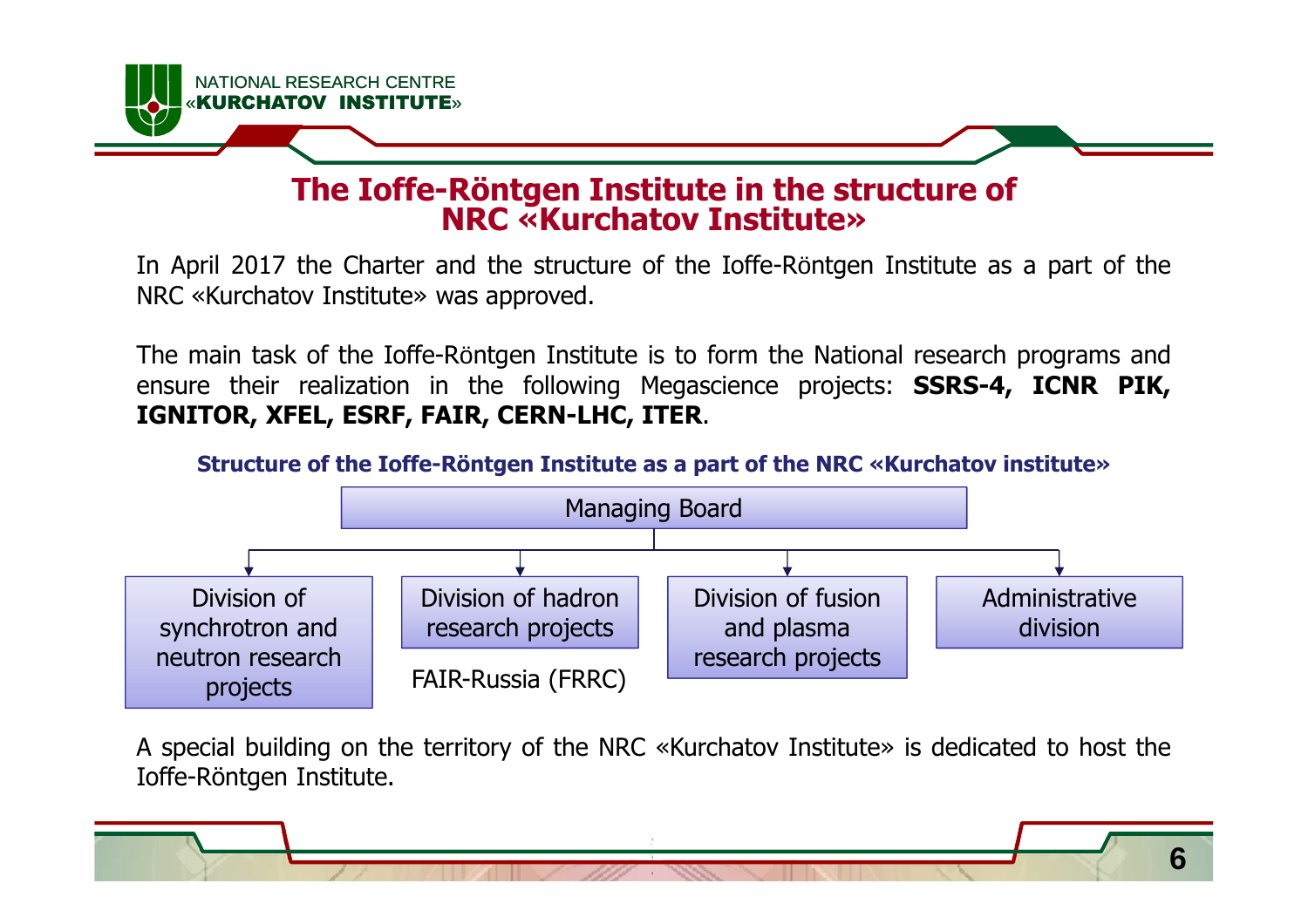



NATIONAL RESEARCH CENTRE

**KURCHATOV** 

In the course of the communication of two leaders the cooperation in the creation, development and use of research Megascience infrastructure was confirmed.

The main objectives of this cooperation are following:

- • ensuring access and participation of Russian scientists and specialists in the creation of newest technologies with the use of Megascience projects;
- • training of personnel of the highest world qualification for Russian science, industry and business on the basis of involvement and active participation of Russian students, young scientists and specialists in Megascience projects;
- • modernization and development of the Russian Megascience infrastructure for research in priority areas;
- • development and creation of new breakthrough technologies which are most relevant on the market of innovative products.

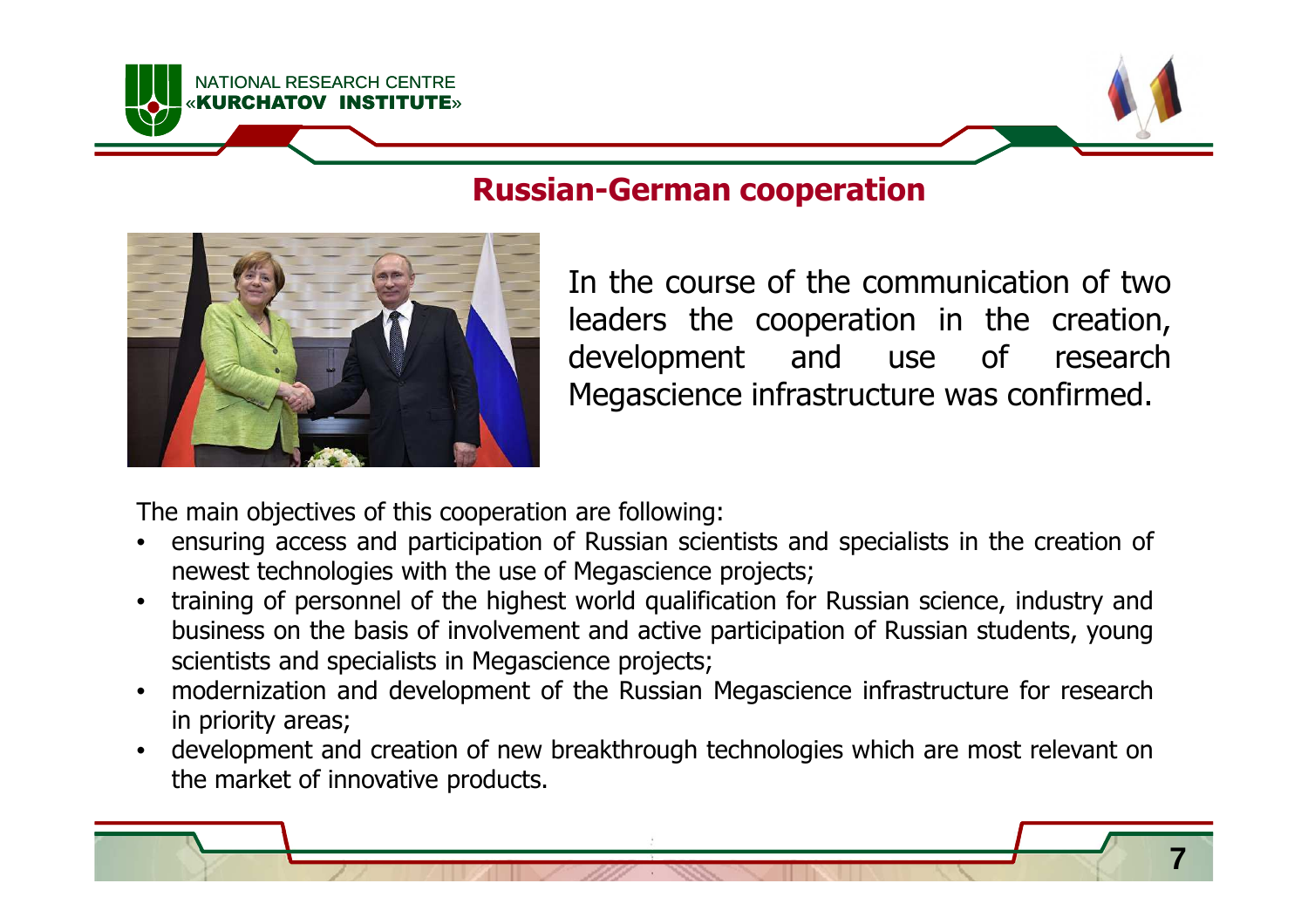#### **Activities of Russian and GermanMinistries of Science and Education**



NATIONAL RESEARCH CENTRE«KURCHATOV INSTITUTE»

> In <sup>2014</sup> by the Ministries of Education and Science of the Russian Federation and Germany under the auspices of the Ioffe-Roentgen Institute the joint open call devoted to the photon and neutron research was realized. 24<br>organizations\_annlied\_to\_this\_call\_and\_11\_programs\_were organizations applied to this call and 11 programs were<br>selected to get financial support (10 million euro from both selected to get financial support (10 million euro from both sides in total).

In <sup>2017</sup> by the Ministries of Education and Science of the Russian Federation and Germany under the auspices of the Ioffe-Röntgen Institute the new joint open call devoted to the photon and neutron research is planned for the realization period 2017-2020.

In <sup>2017</sup> <sup>a</sup> joint call of Russian Scientific Fund and Helmholtz Gemeinschaft was announced. This call is dedicated to the basic research and research studies by international scientific groups and is scheduled on 2018-2020. Amount of financing within one grant is from <sup>4</sup> to <sup>6</sup> million rubles (i.e. from 60-90 kEuro) annually.

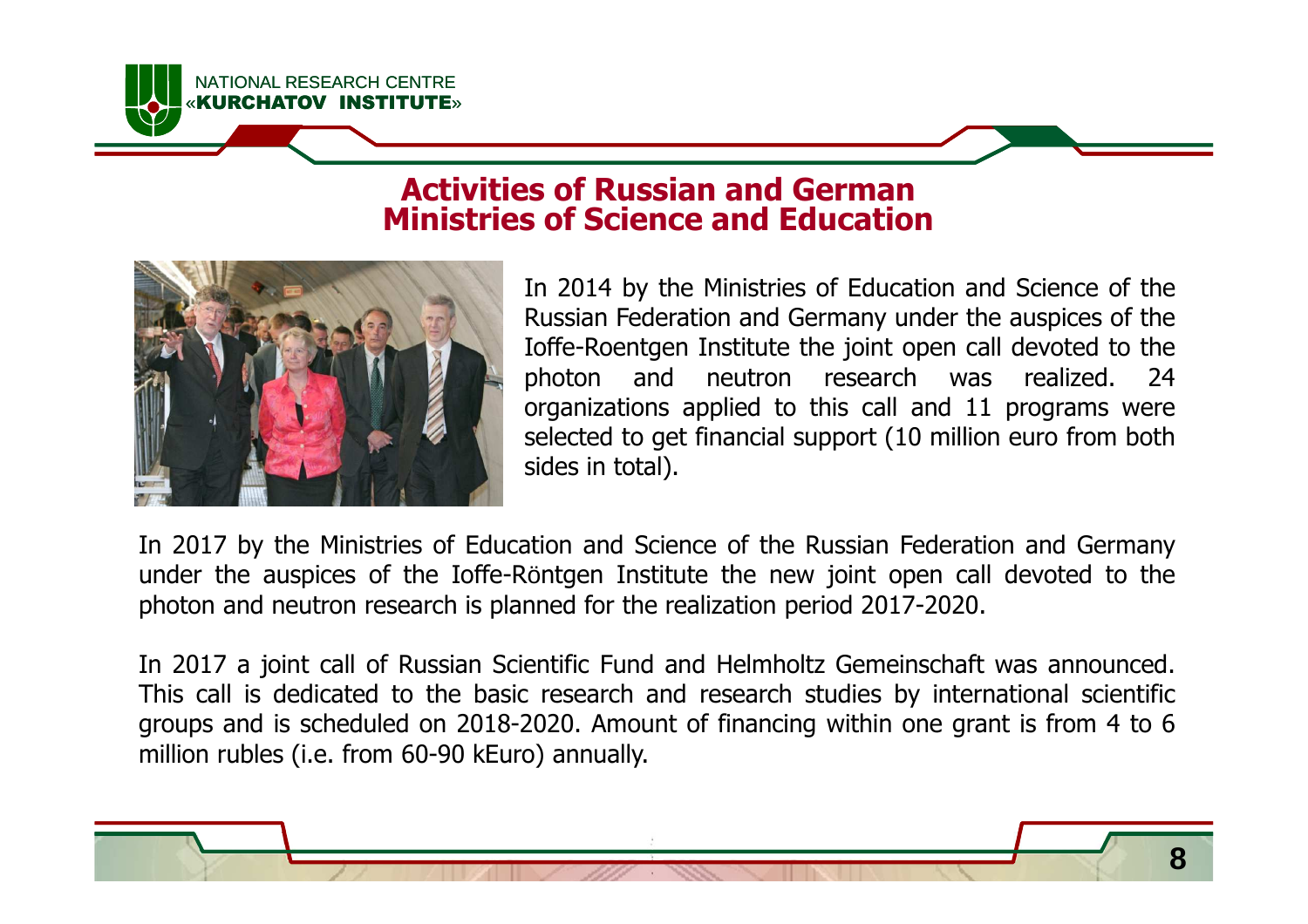

#### **Cooperation with FZ Juelich on PIK project**



In <sup>2014</sup> NRC «Kurchatov Institute» and FZ Juelich signed an agreement on scientific<br>cooperation cooperation.

The agreement provides for joint programs for students, planning and design of<br>neutron experimental facilities and neutron experimental facilities equipment for the high-flow research reactor PIK.

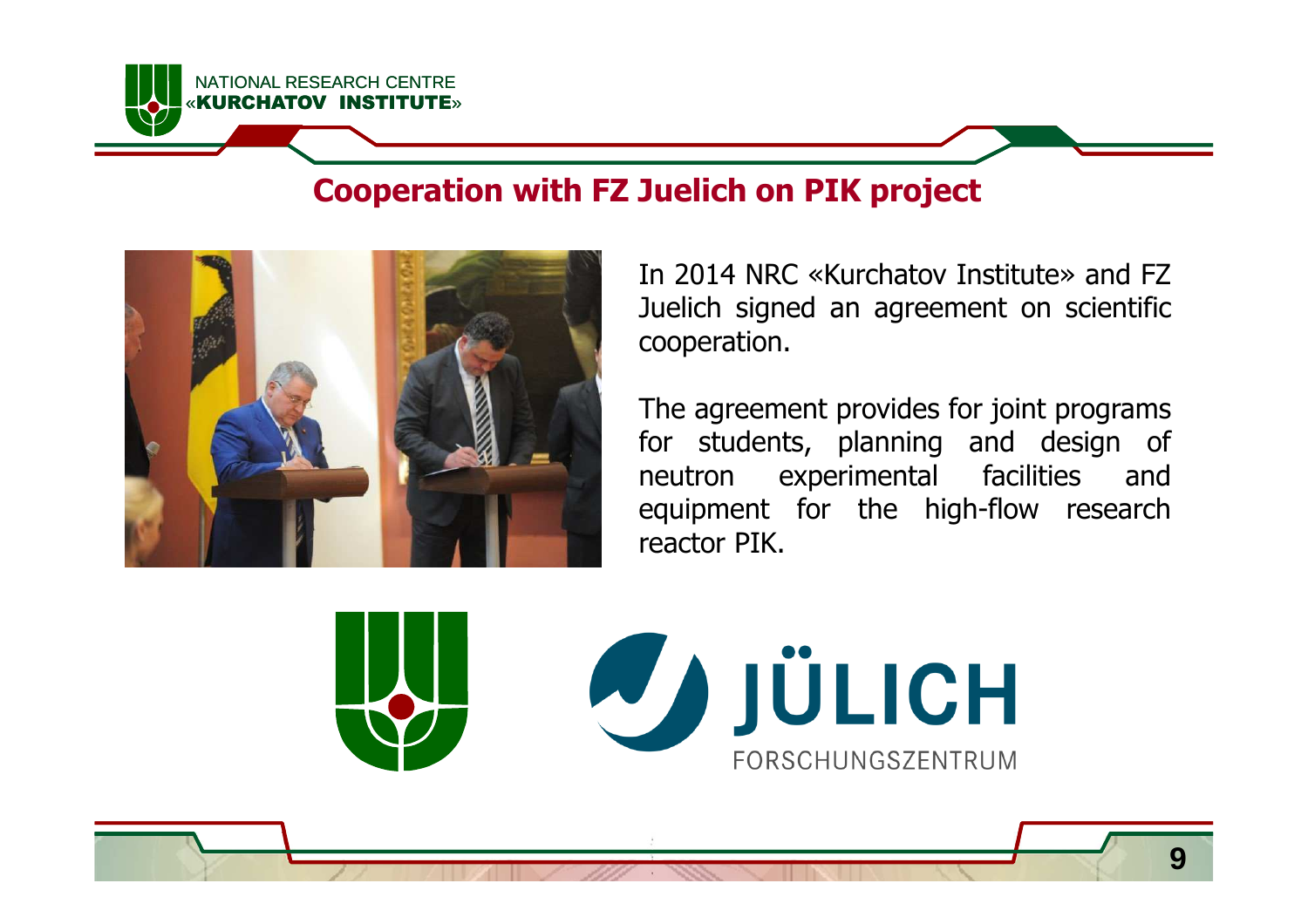# **Concept of Distributed Scientific Center (DSC) for the research using heavy ions and antiprotons**

 The purpose of creating the DSC is to unite the efforts of scientists from the Russian Federation and Germany, in studies of the properties of matter in experiments using heavy ions and antiprotons.

The FAIR project in Darmstadt, the NICA project in Dubna and the projects of SPASCHARM and VES on the largest in Russia accelerator U-70 in Protvino are parts of DSC where realization of new research programs is planned.

Agreement between NRC «Kurchatov Institute» and Joint Institute for Nuclear Research on scientific and technical cooperation on the development and use of the research infrastructure of the DSC is planned to be signed.

Main tasks of the DSC, which unites and coordinates efforts in these scientific centers, are:

- $\bullet$ the discovery and study of new forms of matter;
- $\bullet$ hadronic spectroscopy;
- $\bullet$ search for <sup>a</sup> phase transition between hadronic matter and quark-gluon plasma;
- $\bullet$ <sup>a</sup> detailed study of the fundamental properties of spin in strong interactions;
- •development of the theoretical nonperturbative tools of quantum chromodynamics.

The scientific management and coordination of the activities of the DSC is carried out by the newly created Institute of Ioffe-Röntgen in NRC «Kurchatov Institute».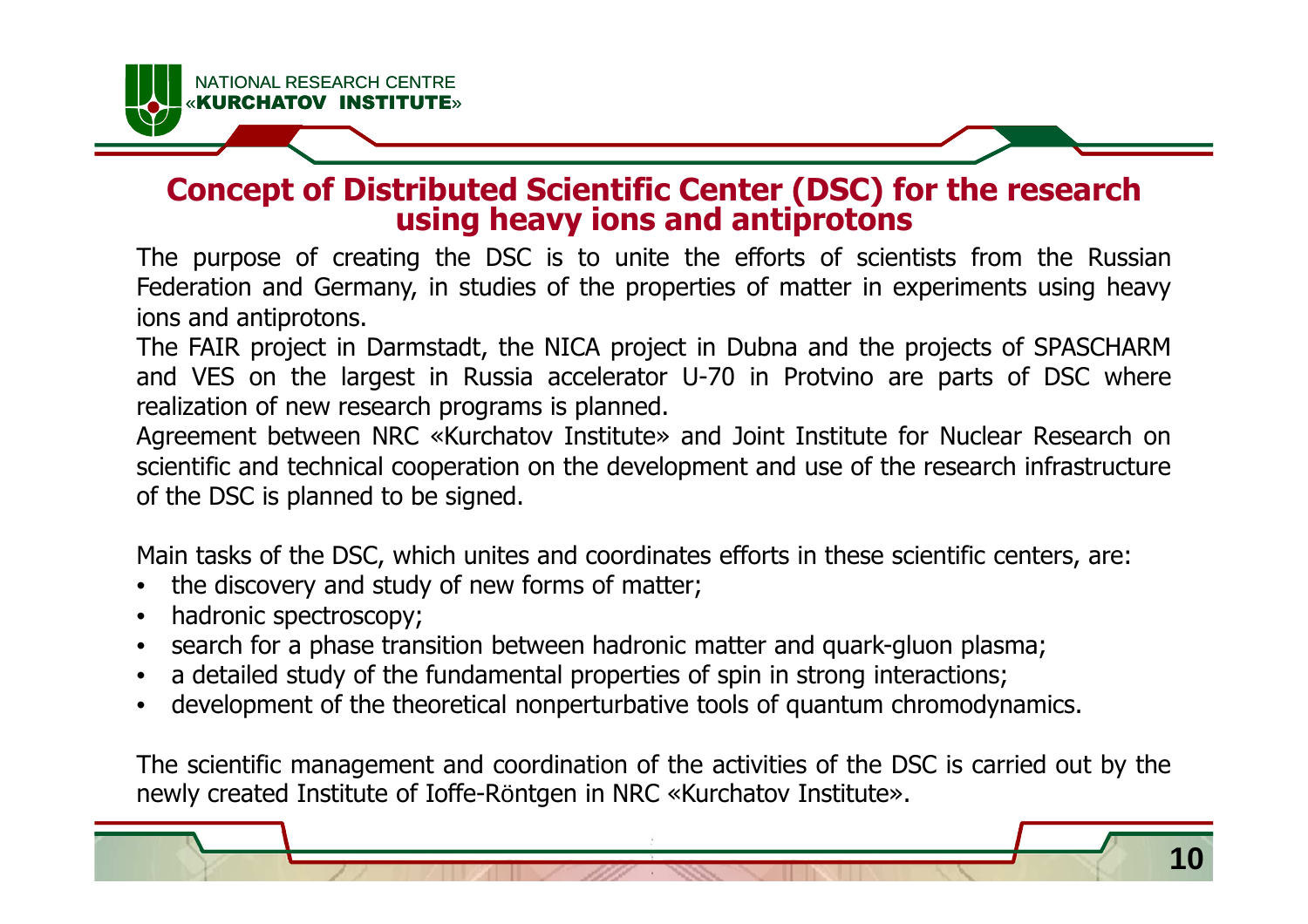



#### **The FAIR-Russia Research Centre (FRRC)**

The FAIR-Russia Research Centre is the joint project of the NRC «Kurchatov Institute» and GSI Helmholtz Centre for Heavy Ion Research, established on 18th of September <sup>2007</sup> in ITEP NRC «Kurchatov Institute», in order provide the Russian institutes and scientific groups, participating in the construction of the FAIR accelerator complex and experiments.

Currently the schemes of FRRC funding and interaction are being changed both from Russian and German sides.

The FAIR-Russia Research Centre Goals:

- $\bullet$  Preparation of scientific personnel, who participates in the FAIR project by providing support for brilliant Russian master students, PhD students, PhDs and young groups leaders as well as developing multifunctional creative environment and appropriate equipment for FAIR partners;
- • Organization of symposiums, seminars and workshops on the subjects relating to the implementation of the FAIR project;
- $\bullet$  Coordination as well as IT and analytical support for the Russian research institutes involved in the implementation of the FAIR program;
- • Assistance in developing of innovation environment for promotion and commercialization of results of scientific activities;
- •Support of IT-infrastructure for scientific research.

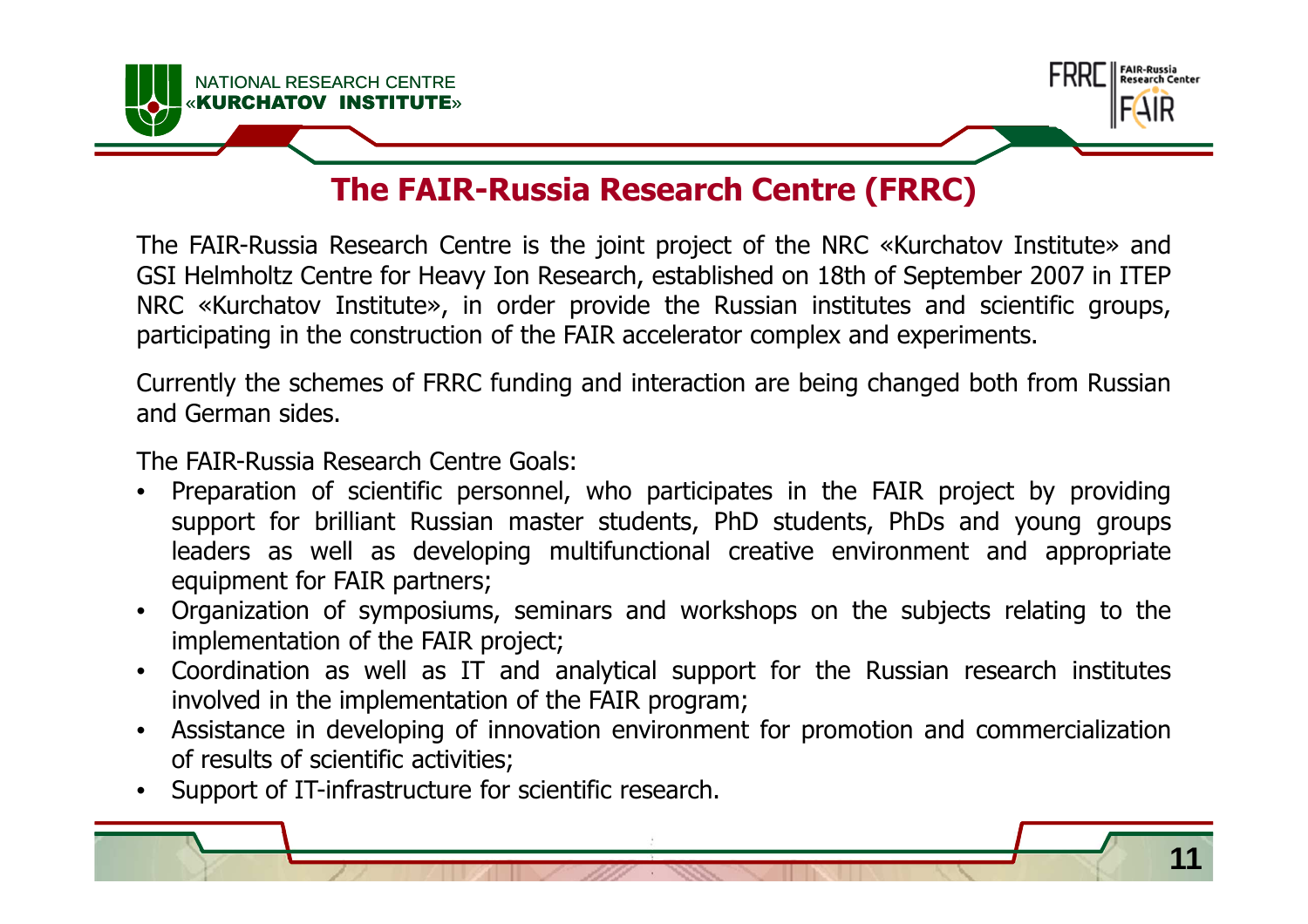

#### **Financial report on FRRC activities 2007-2016**

Total amount of financing provided for implementation of main FRRC activities starting in <sup>2007</sup> is 249,54 mRUB.

All FRRC expenses by items of expenditures and by sources of financing for the period of 2007-2016 (mRUB)

| <b>German side</b>              |        | <b>Russian side</b>            |        |
|---------------------------------|--------|--------------------------------|--------|
| Labor costs of the winners of   |        | Labor costs of the winners of  |        |
| <b>FRRC</b> contests (insurance |        | 79,14 FRRC contests (insurance | 84,54  |
| premium payments included)      |        | premium payments included)     |        |
| Equipment and materials         |        | $0,24$ Equipment and materials | 12,03  |
| <b>Business trips</b>           | 13,41  | <b>Business trips</b>          | 22,79  |
| Events                          |        | $6,14$ Events                  | 5,86   |
| Organizational and technical    | 11,64  | Organizational and technical   | 13,75  |
| support                         |        | support                        |        |
| Subtotal                        | 110,57 | Subtotal                       | 138,97 |
| <b>Total 249,54</b>             |        |                                |        |
|                                 |        |                                |        |

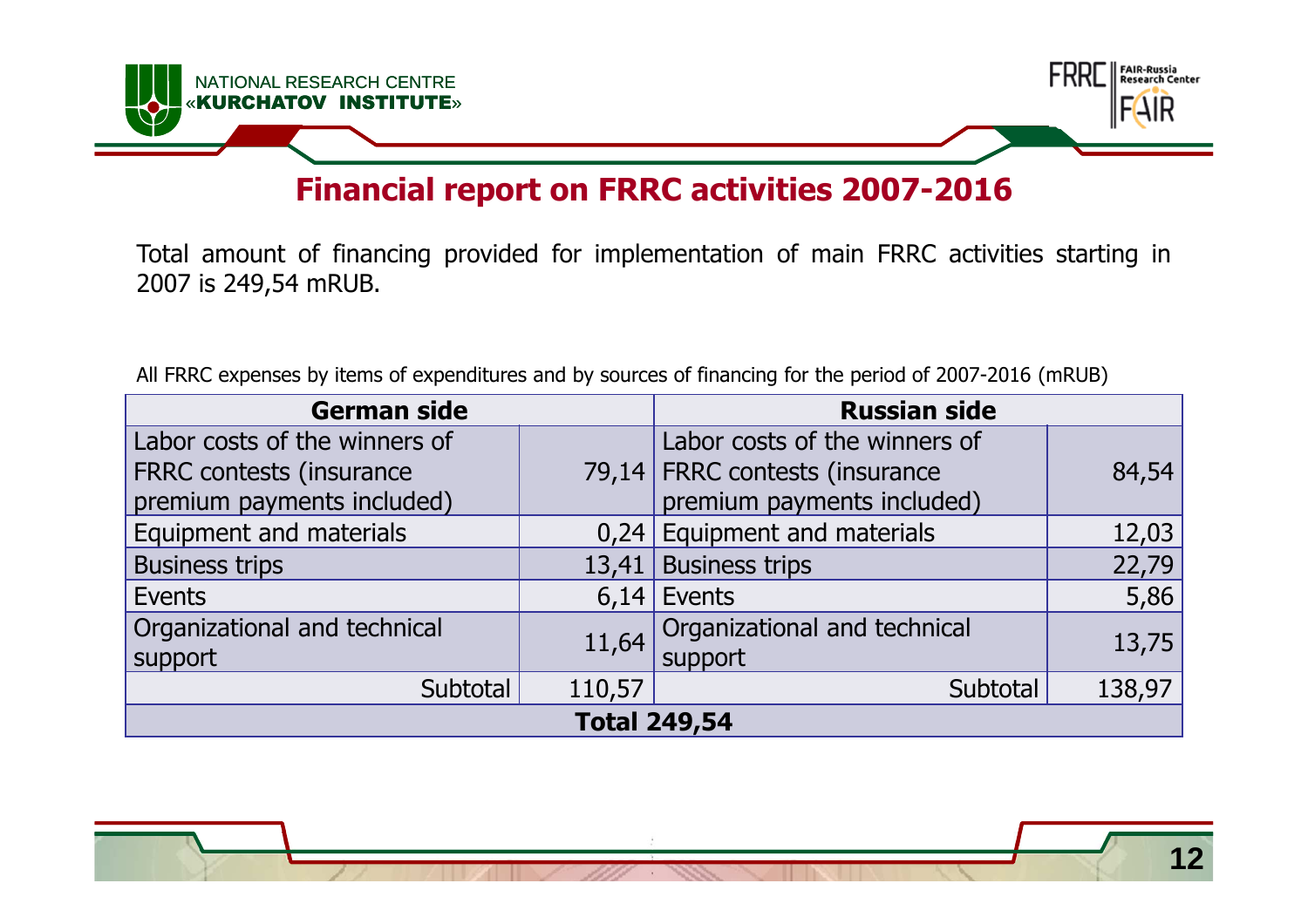

#### **Russian-French open scientific calls 2015, 2017**

In <sup>2015</sup> by the Ministry of Education and Science of the Russian Federation and European Synchrotron Radiation Facility (ESRF) two joint open calls devoted to the conducting research at ESRF have been realized. More than <sup>30</sup> organizations applied to this call.



In <sup>2017</sup> by the Ministry of Education and Science of the Russian Federation and European Synchrotron Radiation Facility (ESRF) <sup>a</sup> new joint open call devoted to elaboration of technical concepts of the next generation synchrotron radiation source is planned for the realization period 2017-2018. This activity will be partly dedicated to the SSRS-4 project and will allow to form an international team of specialists.

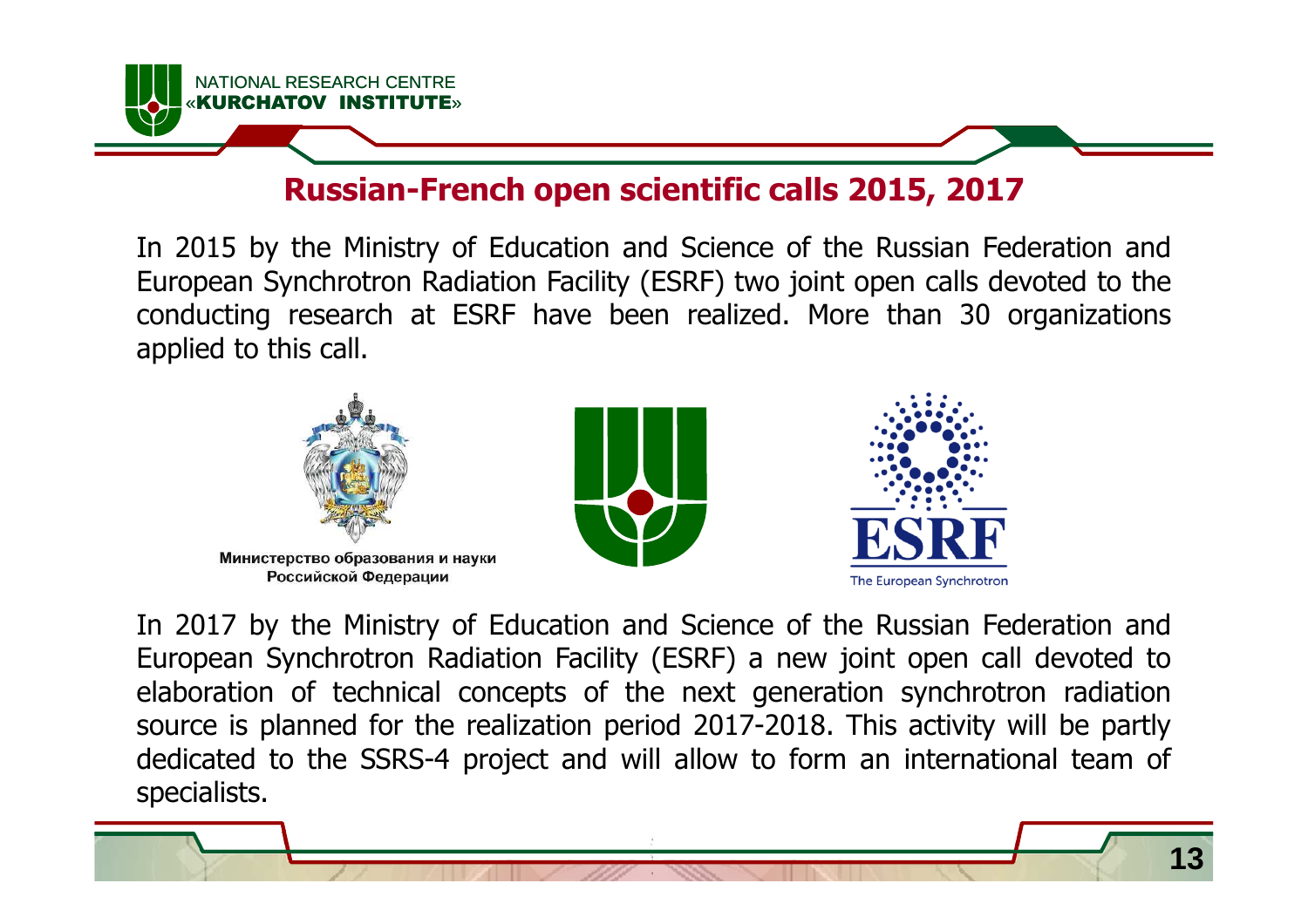



**14**

## **Connecting Russian and European measures for Large-scale research infrastructure – CREMLIN**

The CREMLIN project is one of the key efforts of Ioffe-Röntgen institute along with the RACIRI summer school for young scientists.



The main purpose of CREMLIN is the development of scientific cooperation between the Russian Federation and the European Union in the field of development and scientific use of large-scale research infrastructure in the framework of Horizon <sup>2020</sup> program.

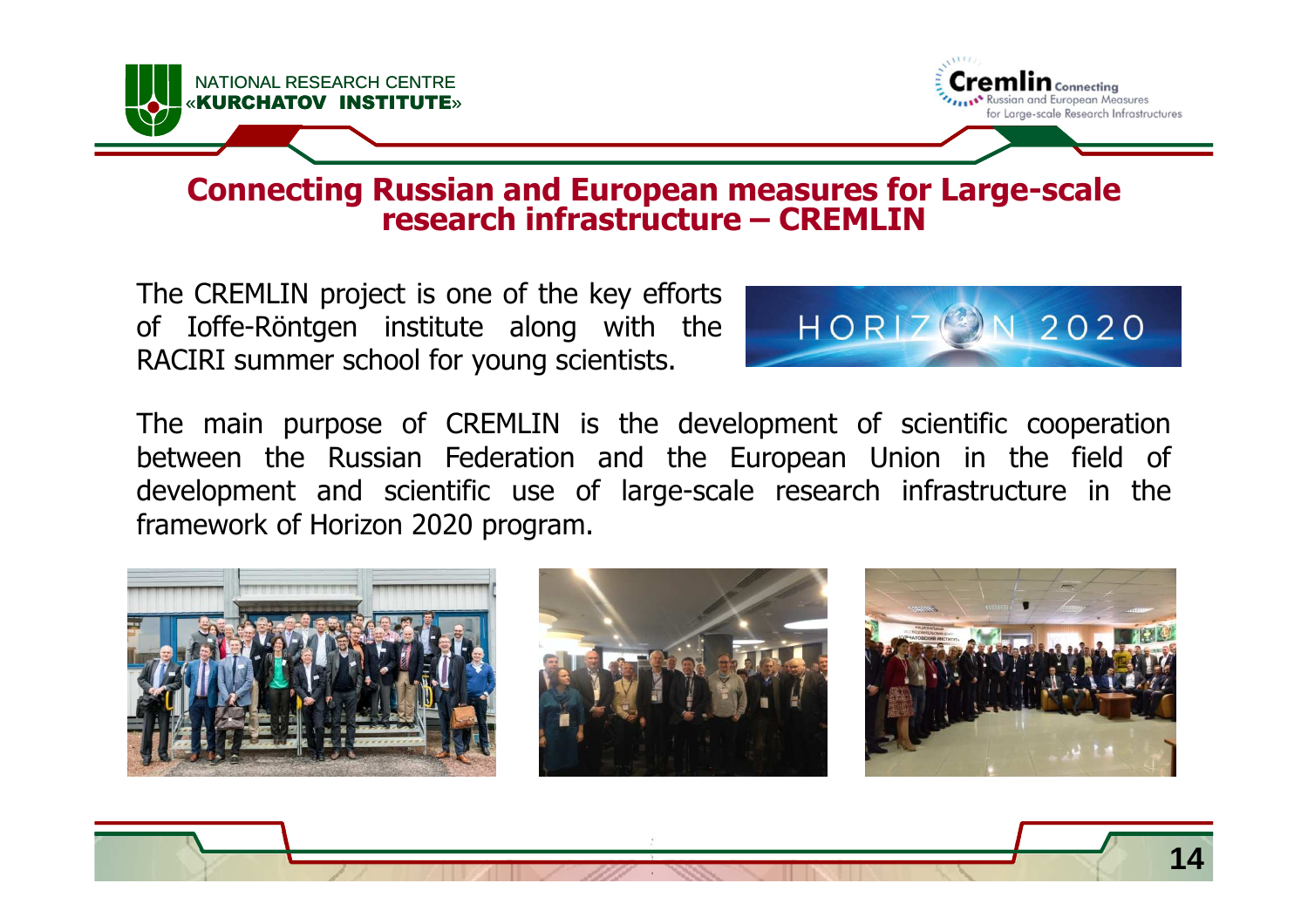

## **A German-Swedish-Russian Initiative to promote young scientists embedded in the RAC and IRI collaboration frameworks(RACIRI Summer School)**



Being the initiative of Sweden, Russia and Germany the RACIRI summer school is <sup>a</sup> good example of joint education and an important part of the Ioffe-Roentgen Institute activity. The first RACIRI school took place in 2013.

It strives for strengthening the scientific knowledge base of young researchers in advanced materials design with <sup>a</sup> strong connection to the excellent research infrastructures in the region and to contribute to the necessary interdisciplinary literacy in relevant scientific fields and disciplines.

**Next <sup>5</sup>th RACIRI Summer School «Grand Challenges and Opportunities with the Best X-ray and Neutron Sources» will be held in Ronneby, 19-26 August 2017.**

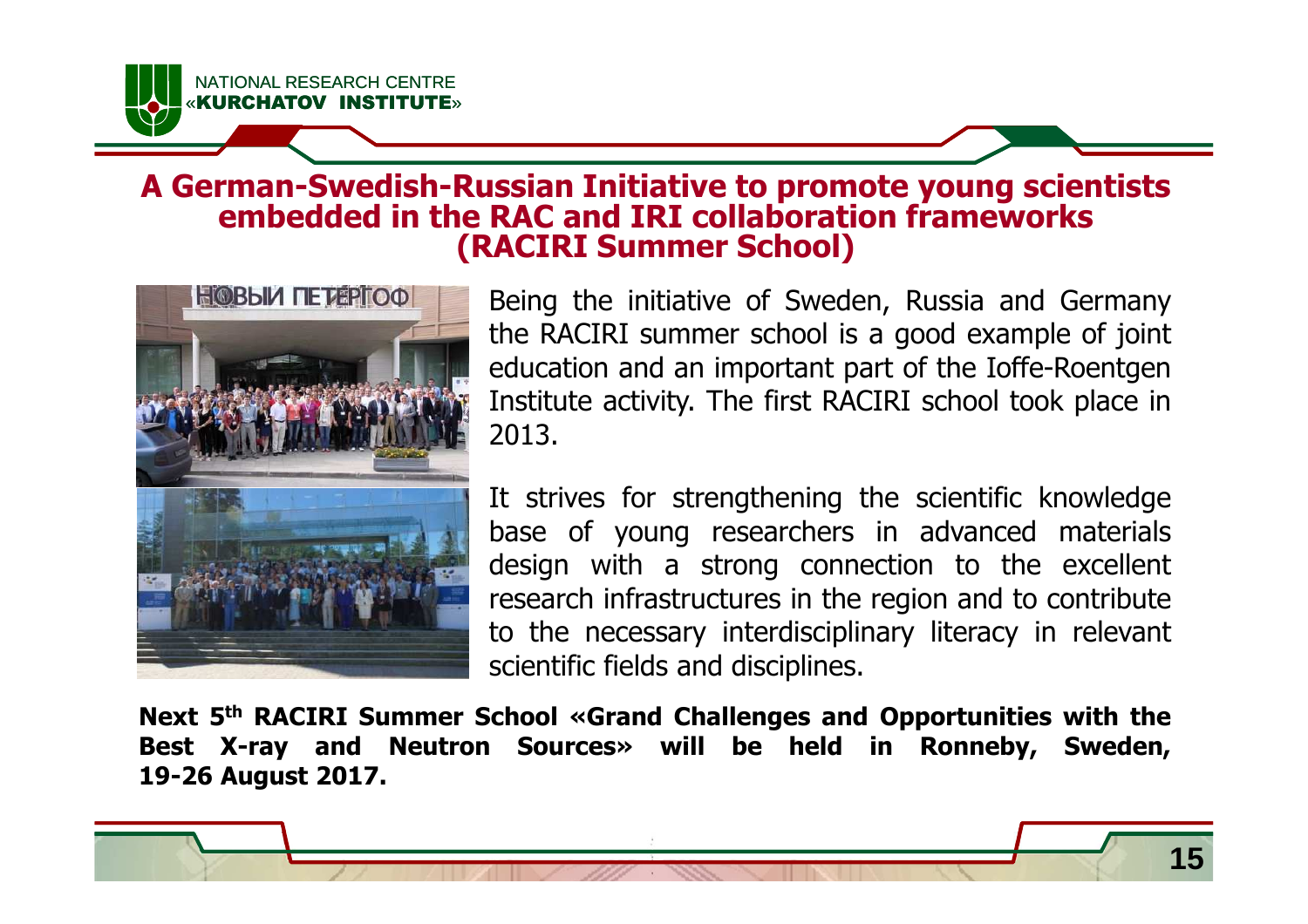NATIONAL RESEARCH CENTRE«KURCHATOV INSTITU

### **The International Science Policy Committee (ISPC)of the NRC «Kurchatov Institute»**





ISPC of the NRC «Kurchatov Institute» was established in 2012.

- $\checkmark$  ISPC is formed out of the leading world-level<br>scientists with competences in the scientific and scientists with competences in the scientific and technological priority fields of the NRC «Kurchatov Institute» and in the Russian Megascience program;
- Recommendations to the NRC «Kurchatov»  $\overline{C}$  The straight in the formation of the future research Institute» on the formation of the future research strategy;
- $\checkmark$  Support in the preparation and realization of the Megascience projects by request of the Director of Megascience projects by request of the Director of the NRC «Kurchatov Institute»;
- $\checkmark$  Expertize on the scientific directions which have<br>strategic priorities strategic priorities.